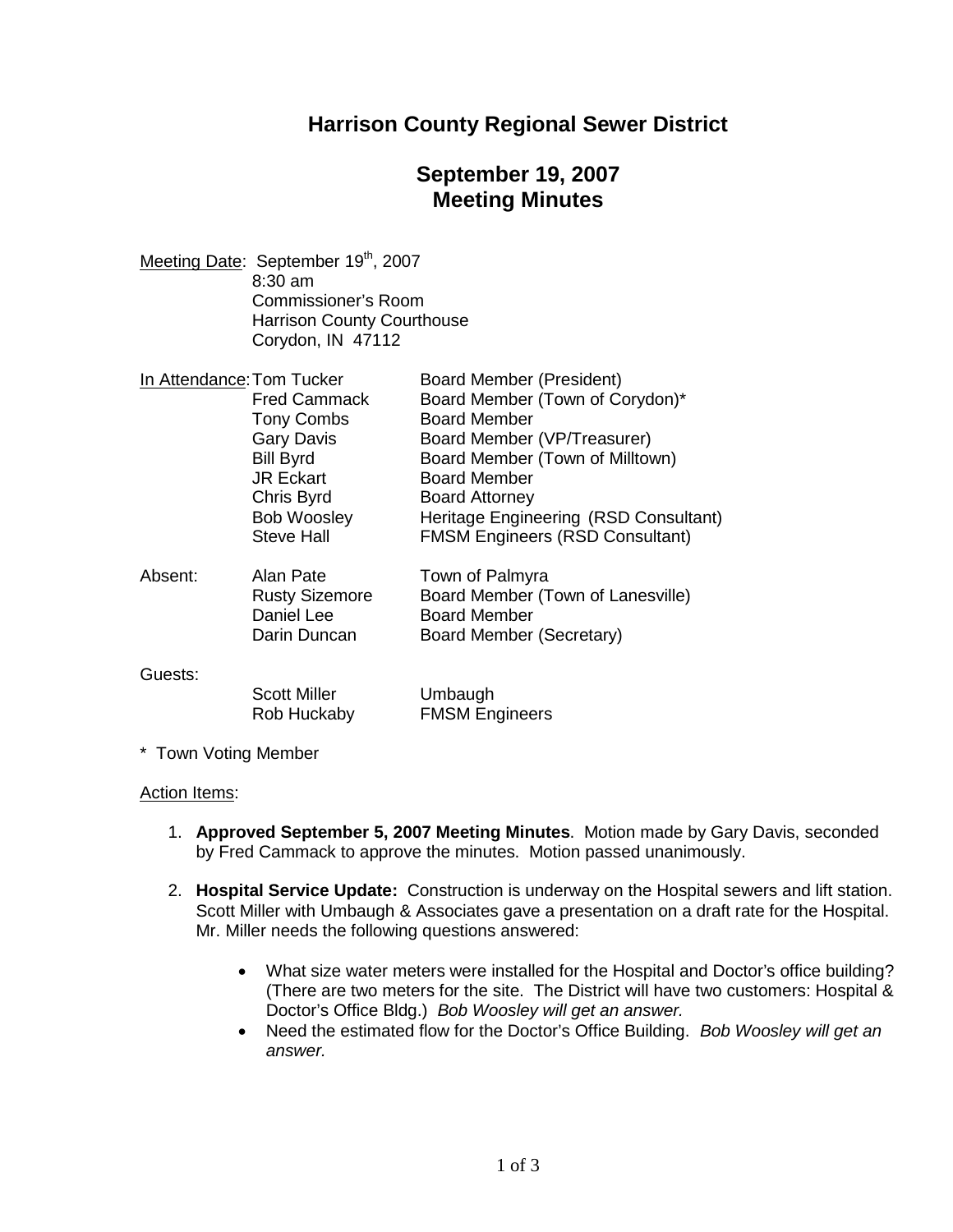- Ramsey Water Company will be asked to provide the billings for the District. What are Ramsey's charges to the District for this service? *Tom Tucker will get an answer.*
- Is there a connection fee that Corydon will be charging the District for service? *Fred Cammack will get an answer.*

Schedule: Before finalizing the rate the District will be required to introduce a rate ordinance followed by a public hearing that follows no closer than 10 days after the rate ordinance is introduced. All Board members were asked to review the draft rate study and report back to the Board at the next meeting with questions and comments. The goal is to introduce the rate ordinance at the first Board meeting in November (Nov.  $7<sup>th</sup>$ ) with approval of the rates by the end of November.

- 3. **Berkshire WWTP Subcommittee:** The subcommittee will meet again on September 20<sup>th</sup> at 2 pm at the office of Heritage Engineering. Bob Woosley spoke with Jim Rowe (Executive Director of Madison Regional Sewer District) regarding their agreement with SSK. Mr. Rowe is in the process of sending a copy of their agreement to the District to assist in any possible negotiations with SSK. Mr. Rowe offered to answer any questions the District may have as they move forward in dealing with SSK.
- 4. **Indiana Water Pollution Control Board:** The Water Pollution Control Board's meeting has been set for November 14, 2007. The Board would like to hear a presentation from the District regarding a timeline history of the District and why the District felt it was important to include Stormwater as part of their mission. Steve Hall and Bob Woosley will prepare the presentation material. The WPCB would also like to take a field trip to see sinkholes and a WWTP. Steve has arranged for a site visit to Corydon's WWTP. District Board members suggested that they be taken to a couple of sinkholes that are in stark contrast to one another: sinkhole between Culver's and Walmart (which has been improved and functions well) and sinkhole near Old Forest Road (near SR 135) which continues to erode and causes flooding problems. Board members also suggested that we make a request for funds for a demonstration project as part of our presentation.
- 5. **Invoices:** Approved following invoices:
	- Heritage/FMSM Invoice No. 17 (2007 Budget) \$4,990 : Motion made by Gary Davis, seconded by Tony Combs. Motion passed unanimously.
	- Heritage/FMSM Invoice No. 4 (New Salisbury Project Special Projects Budget) \$3,529.50: Motion made by Gary Davis, seconded by Fred Cammack. Motion passed unanimously.
	- Chris Byrd Invoice (Attorney Fees) \$233.30: Motion made by JR Eckart, seconded by Gary Davis. Motion passed unanimously.

### Next Meeting:

- 1. October 3<sup>rd</sup>, 11:30 am @ Harrison County Commissioner's Room.
- 2. Agenda Items:
	- Approval of September 19, 2007 meeting minutes
	- Hospital Rate Discussion
	- Berkshire Update
	- Other Items